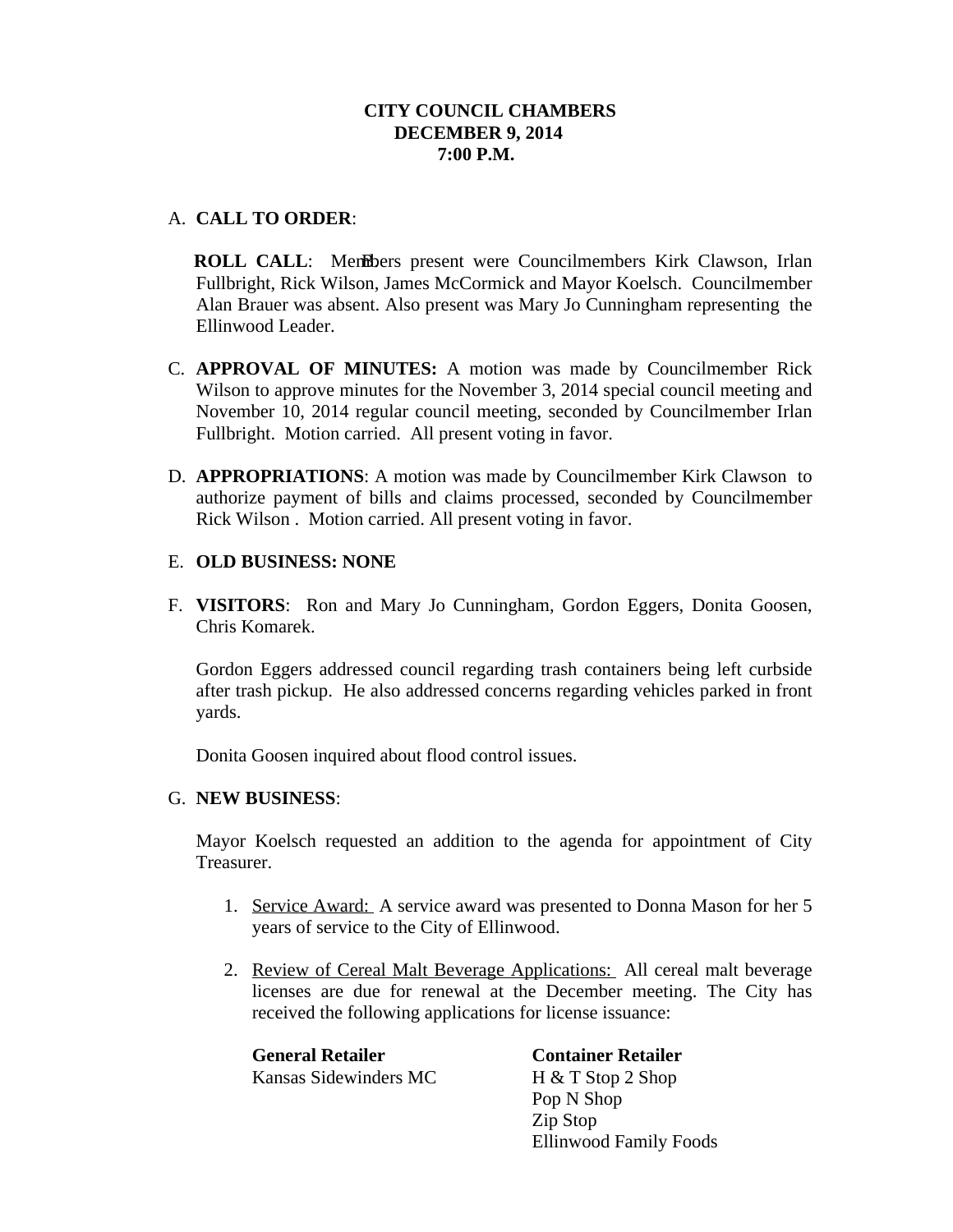A motion was made by Councilmember Irlan Fullbright to approve the cereal malt beverage licenses for the year 2015, seconded by Councilmember Rick WIlson. Motion carried. All present voting in favor.

3. Review of Longevity Pay: Presented to council was an amendment to the City of Ellinwood Longevity Policy. The current policy states that an employee is eligible for longevity pay, provided that employee has completed five consecutive, uninterrupted years of service or more with the City as of December 1<sup>st</sup>. The current policy does not address pro-rata payment of longevity pay if the employee terminates employment before December 1<sup>st</sup>. The amendment adds that the individual must still be an employee of the City on December 1<sup>st</sup> and no pro-ration of benefits shall be paid if a qualified individual terminates employment prior to December 1 st.

A motion was made by Councilmember James McCormick to approve the amendment to the Longevity Pay Policy, seconded by Councilmember Rick Wilson.

4. Discussion regarding 1951 Fire Truck: Staff reported this 1951 Fire Truck was previously owned by the City of Ellinwood. It was sold to City of Rozel for \$5000. The City of Rozel recently acquired another pumper truck through the forestry department and would like to sell this truck. The City has been in contact with City of Rozel about the acquisition of this truck. The City of Rozel would like \$3000 in addition to a couple pieces of used equipment valued at approximately \$1000. Chris Komarek explained the importance of re-acquiring this vehicle to the history of the fire department. Chris also explained the fire department received approximately \$3100 in memorials for Daryle Nielsen and suggested using this memorial money to purchase the truck which the Nielsen family has approved.

Motion was made by Councilmember Irlan Fullbright to approve the purchase of the fire truck from City of Rozel for \$3000 and the exchange of used equipment in the value of \$1000, seconded by Councilmember Kirk Clawson. Motion carried. All present voting in favor.

5. Appointment of Treasurer: Mayor Koelsch recommended the appointment of Janice Birzer as City Treasurer. A motion was made by Councilmember Kirk Clawson to approve the appointment of Janice Birzer as City Treasurer, seconded by Councilmember Rick Wilson. Motion carried. All present voting in favor.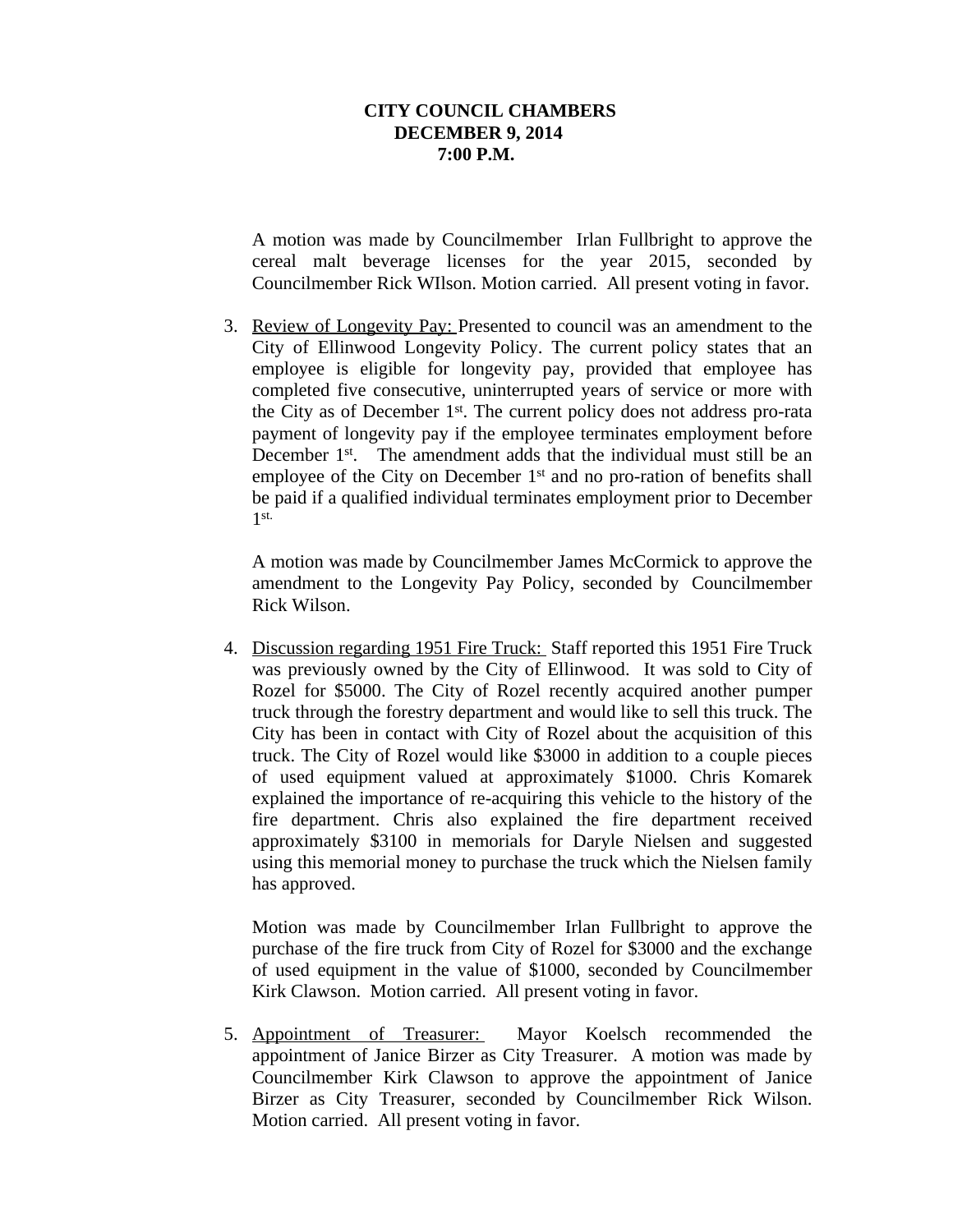6. Executive Session: An executive session is requested for the discussion of matters pertaining to attorney-client privilege. A motion was made by Councilmember Rick Wilson to adjourn into executive session for ten (10) minutes for discussion of matters pertaining to attorney-client privilege and that the council meeting will reconvene in the council chambers. Councilmember Kirk Clawson seconded the motion. Motion carried. All present voting in favor. The governing body recessed into executive session at 8:10 p.m.

Meeting reconvened into regular session at 8:20 p.m. No action taken.

# **REPORTS**:

- 1. Municipal Court Report: Presented to Council was the Municipal Court Report for November, 2014.
- 2. Utilities Production Report: Presented to Council was the Utilities Production Report.
- 3. Staff Reports:
	- a) Staff reported Christmas lights on the buildings are worn out and will have to be replaced next year. This was originally a Chamber of Commerce project and the chamber has been notified.
	- b) Staff reported bathrooms at the park have been winterized and closed for the winter.
	- c) Staff reported the city should be receiving a quote for seeding grass in the south ditch.
	- d) Staff reported the ambulance department has received two grants, one from the State of Kansas for the EMR class and a car seat grant from the Golden Belt Community Foundation.
	- e) Staff explained that approval has been received from FEMA for purchase of chain saws under the Fire Grant.
	- f) Staff explained there were 5 participants in the EMR class. At this point 4 of the 5 have passed their exams.
	- g) Staff reported the KPP annual meeting will be this Friday in Wichita.
	- h) Staff reported the City office will close at 3:00 on Christmas Eve and be closed the Friday after Christmas.